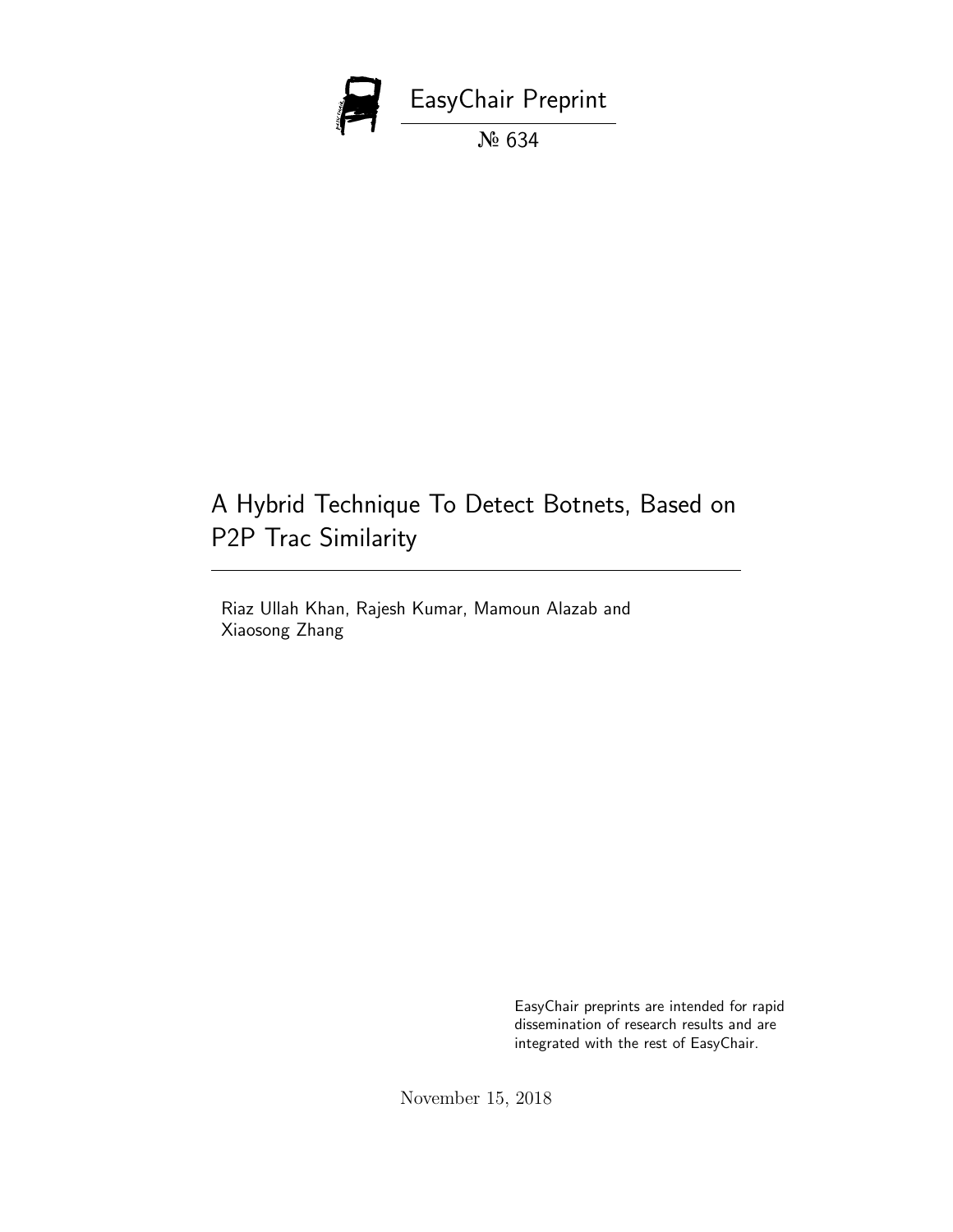## A Hybrid Technique To Detect Botnets, Based on P2P Traffic Similarity

Riaz Ullah Khan<sup>1</sup>, Rajesh Kumar<sup>1</sup>, Mamoun Alazeb<sup>2</sup>, and Xiaosong Zhang<sup>1</sup>

<sup>1</sup>. Center of Cyber Security, School of Computer Science and Engineering, University of Electronic Science and Technology of China riazkhan@ieee.org

<sup>2</sup>. College of Engineering, IT and Environment, Charles Darwin University, Australia mamoun.alazab@cdu.edu.au

Abstract. The botnet has been one of the most common threats to the network security since it exploits multiple malicious codes like worm, Trojans, Rootkit, etc. These botnets are used to perform the attacks, send phishing links, and/or provide malicious services. It is difficult to detect Peer-to-peer (P2P) botnets as compare to IRC (Internet Relay Chat), HTTP (HyperText Transfer Protocol) and other types of botnets because of having typical features of the centralization and distribution. To solve these problems, we propose an effective two-stage traffic classification method to detect P2P botnet traffic based on both non-P2P traffic filtering mechanism and machine learning techniques on conversation features. At the first stage, we filter non-P2P packages to reduce the amount of network traffic through well-known ports, DNS query, and flow counting. At the second stage, we extract conversation features based on data flow features and flow similarity. We detected P2P botnets successfully, by using Machine Learning Classifiers. Experimental evaluations show that our two-stage detection method has a higher accuracy than traditional P2P botnet detection methods.

Keywords: Botnet detection, Feature Extraction, Anomaly Detection, P2P traffic identification

## 1 Introduction

Nowadays, the network environment is highly complex and the security problem is becoming more and more prominent. As the botnet  $C \& C$  server has a higher degree of concealment, unknown programs are often used by large-scale network intruders. Almost all of the DDoS attacks and 80% to 90% of the spam attacks are initiated by the botnets. Therefore, the botnet has become a big threat to network security and can not be ignored. Early botnets normally used IRC and HTTP as a communication protocol, with a single failure point, and it has been easy to be detected and destroyed. Today, most of the botnets use P2P technology to create C & C (command and control) mechanisms to enhance network traffic concealment. Compared to botnets with IRC and HTTP protocols, P2P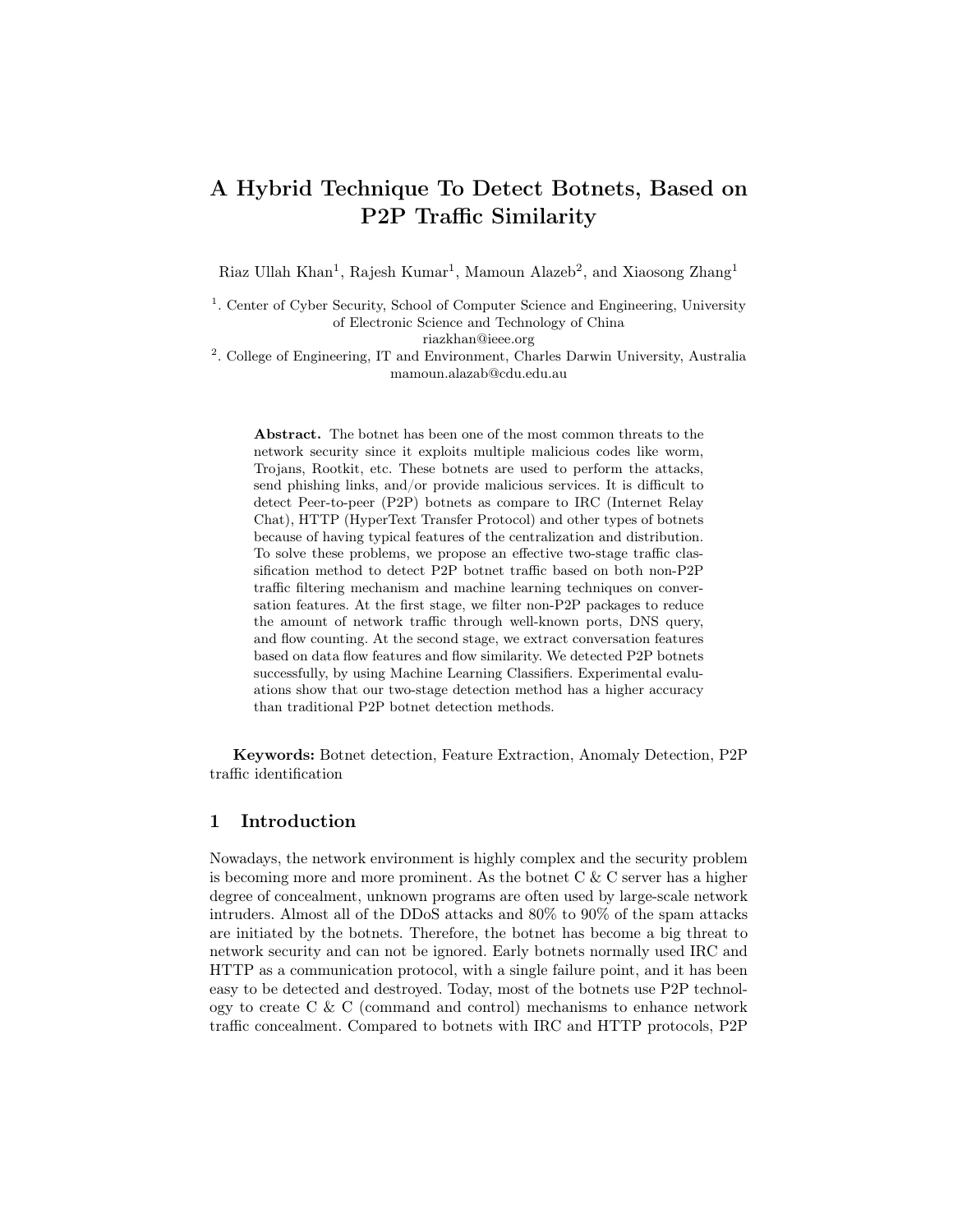botnets without central nodes have greater threat and concealment. Therefore, P2P botnet is increasingly favored by attackers. P2P botnet detection has also become a hot research area in the field of cyber security.

At present, P2P applications have caused the explosive growth of Internet traffic, which is a huge challenge in terms of data storage and real-time analysis. Therefore, the network of non-P2P traffic filtering is particularly important. This paper aims to examine the features and strategies to detect the botnets. Main contributions of this paper are as follows:

- This article presents a novel approach to classify network traffic and detect botnets through machine learning algorithms.
- We have done classification using two stage technique. This technique covers the limitations of single stage botnet detection e.g. class imbalance.
- We have compared three machine learning algorithms to achieve botnet detection effectively.

#### 1.1 Structure of paper

The Section 1 of this paper, discusses the background, problem description, and approach used in this study. Section 2 gives a brief overview to the literature review. Section 3 gives a brief overview to the two stage botnet detection scheme and mechanism of two-stage scheme. Section 4 discusses the results of the experiments. Finally, Section 5 concludes the paper.

## 1.2 Problem Description

Research works on botnets among our surveyed literature focuses mainly on designing systems to detect command and control  $(C&C)$  botnets, where many bot-infected machines are controlled and coordinated by few entities to carry out malicious activities [1]. Those systems need to learn decision boundaries between human and bot activities, therefore ML-based classifiers are at the core of those systems, and are often trained by labeled data in supervised learning environments. The most popular classifier is support vector machines (SVMs) with different kernels, while spatial-temporal time series analysis and probabilistic inferences are also notable techniques employed in ML-based classifiers. Clustering is mostly used in natural language processing (NLP), to build a largescale system to identify bot queries [2]. In botnet detection literature, two core assumptions are widely shared:

- 1. Botnet protocols are mostly C&C [3].
- 2. Botnet behaviors are different and distinguishable from legitimate human user, e.g., human behaviors are more complex [4].

Other stronger assumptions include that the bots and humans interact with different server groups, and features are independent which are generated by bots and humans, from different messages. Classification techniques, e.g., Weighted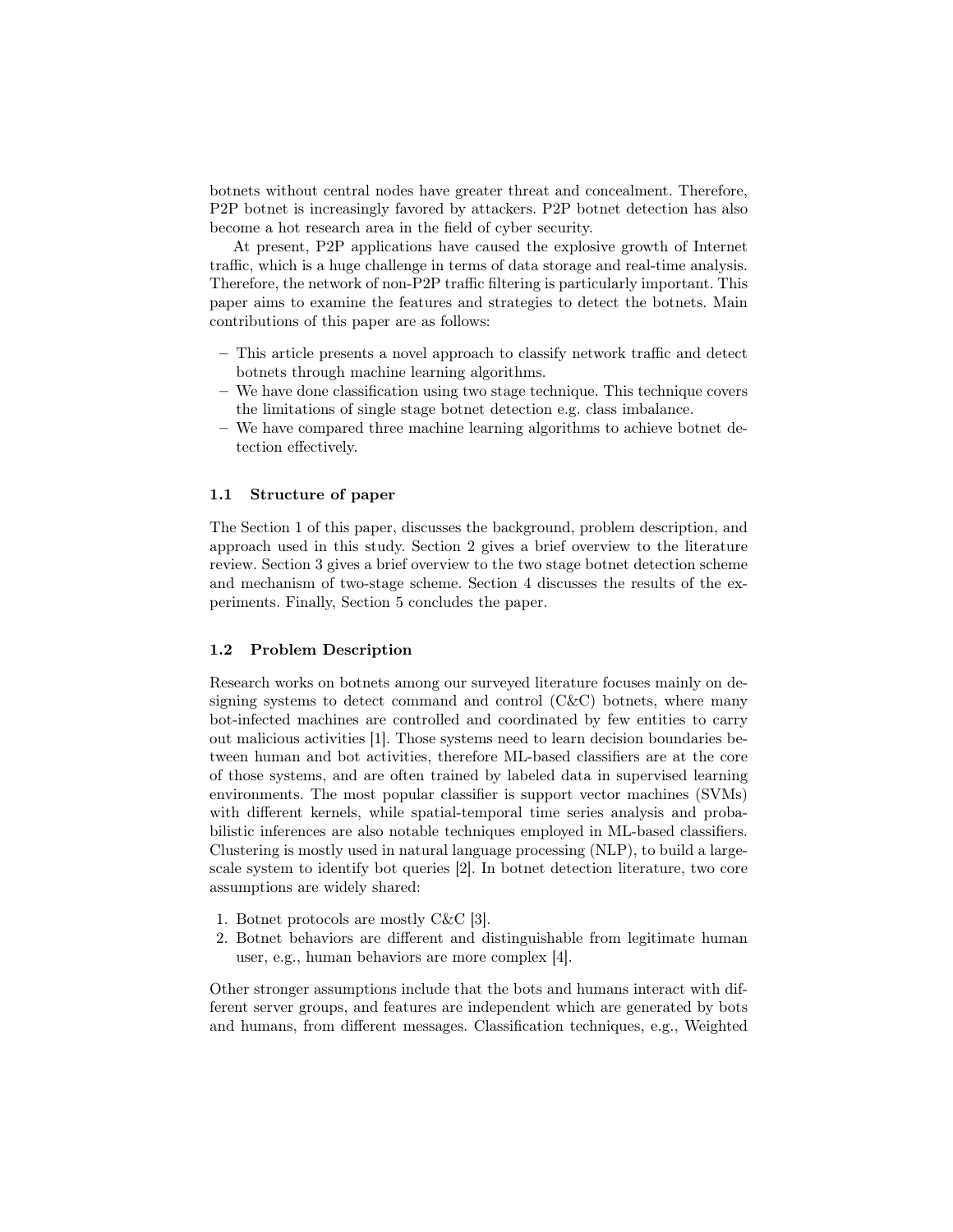Least Square, Binary Classifier and hypothesis testing, are usual system components [5]. Attempts have been made to abstract state machine models of network to simulate real-world network traffic and create honeypots. Ground reality is often heuristic, labeled by human experts, or a combination are used, for example, the game masters visual inspections serve as ground truth to detect bots in online games [6]. In retrospect, the evolution of botnet detection is clear from earlier and more straightforward uses of classification techniques such as clustering and NB, the research focus has been expanded from the last step of classification, to the important preceding step of constructing suitable metrics, that measures and distinguishes bot-based and human-based activities [2,4].

#### 1.3 Our Approach

This paper proposes a two-stage detection method for P2P botnets, i.e., the first stage is based on port judgment, DNS query and data flow count in the session to filter non-P2P traffic; and the second stage is based on session characteristics to identify P2P botnet. The method is used on the bases of session feature to effectively reduce the data packets to be analyzed. Furthermore, Machine Learning algorithms are used to classify and identify the traffic. At the same time, we compare our experiments by using three machine learning algorithms on the datasets collected from diverse sources. The experimental results show that the Decision Tree algorithm is the most accurate for P2P botnet detection.

## 2 Related work

Machine Learning algorithms have been widely used to classify the internet traffic. Irrespective of the class imbalance problem, ML algorithm classifiers such as Decision Trees and Neural Networks, may produce a high accuracy but low byte accuracy. Zhang et al. [7] proposed two algorithms based on feature selection and extended *wsu* auc selection to apply the best features practically. They achieved more than 94% accuracy with an average byte accuracy of over 80%.

In 2017, Chen et al. [8] proposed a detection method for botnets in high speed network environment. In this PF\_RING was used to solve the problem to high packet drop rate and for the extraction of required fields from the traffic data. Random forest algorithm was used by the author on the CTU dataset. They obtained high accuracy but the unimpressive part of this paper is the use of only offline public dataset and no other online or self-generated data.

Zeng and Shen [2] proposed a two-step distributed approach for storm botnet detection which includes a set of heuristics and first-step port numbers and an SVM classifier. Their accuracy of their method was more than 95% with 8 - 12% of FP rate. This scheme works well with 0% FP rate and 8% false negative rate (FN) to detect storm botnets Host. According to Zhang et al. [9], the P2P client is first identified by extracting the statistical fingerprint of P2P communication, and the legal P2P network and the P2P botnet are further distinguished.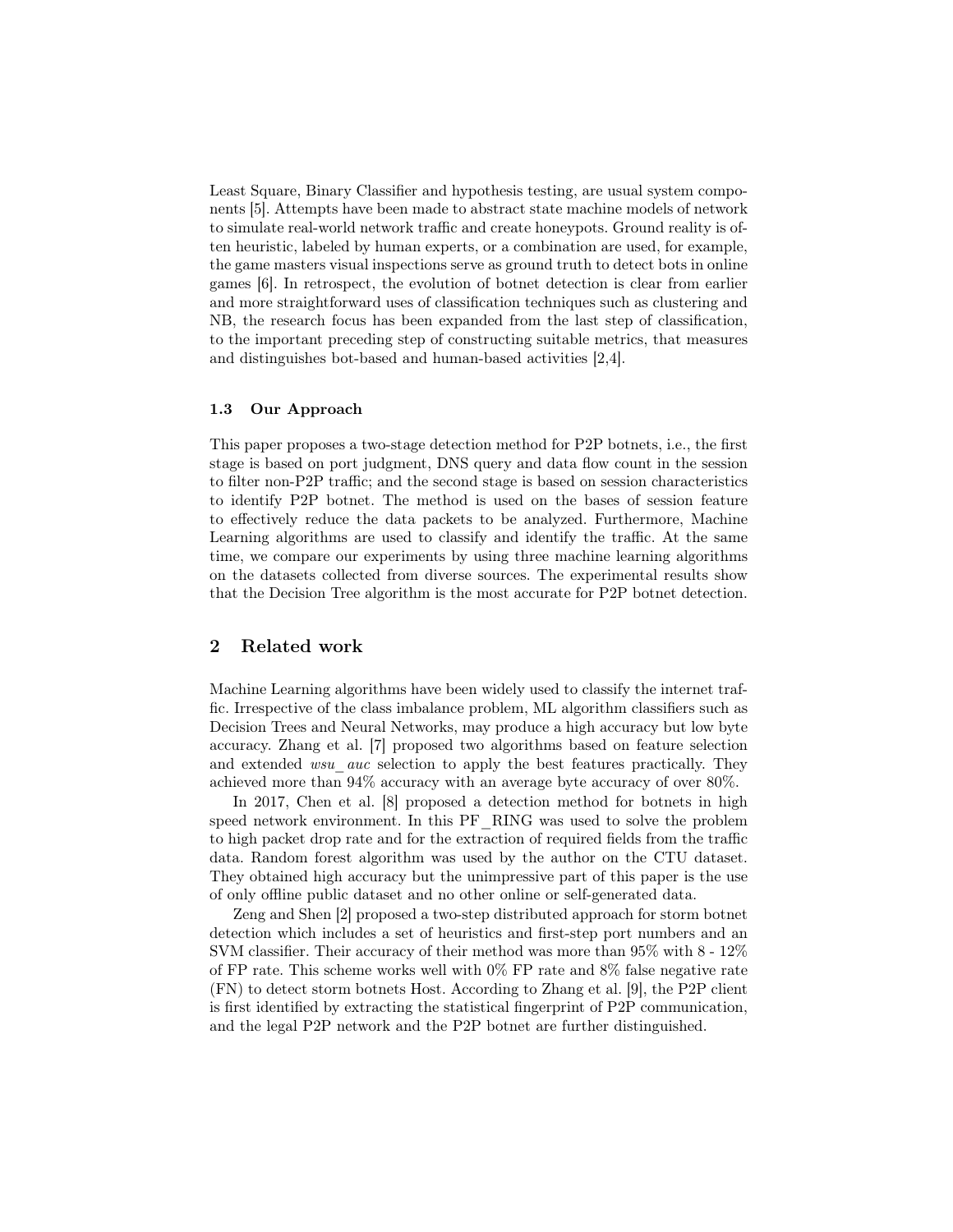Texture-based detection [10,11] is the design of detection rules by analyzing botnets or communication traffic to extract features such as MD5, PE head format, etc., but the initial detection rules will fail after the botnet application changes their communication mode and packet format. At the same time, if the currently used signature can not effectively represent the characteristics of the zombie program, the detection strategy will have a higher false alarm rate. Ye et al. [12] used a signature-based classification, combined with heuristics and a statistical-based classifier in the clad layer using a C4.5 algorithm built at the flow level and achieved a high accuracy of 97.46%.

Detection based on host behavior [13,14] detects zombie programs by monitoring changes in the host process, file, network connection and registry content in a controllable environment. The method can not detect new and variant botnet programs. For example, an attacker could use such new detection and hiding techniques such as rootkits, anti-debugging to avoid such detection strategies.

Pattern-based and statistic-based approaches were proposed to overcome the limitations of port-based and signature-based techniques [15]. Wang et al., [16] proposed a P2P storm botnet detection method based on C & C traffic stability. Their approach is to be able to combine storms with C 98% .The flow was "stable" and the false positive rate was 30% [17]. Jiang [15] discovered C & C communication from P2P robots and found flow dependency in C & C flow, but when these flows are few, this method may find it difficult to find flow dependence.

## 3 Proposed Scheme for Botnet Detection

## 3.1 Two-stage Detection Method

This section describes the methods proposed in this paper to detect bot-bling traffic in two phases. The focus of this method is on non-P2P traffic filtering and the extraction of the characteristics of the session. The architecture of the model is shown in Fig. 1. The first stage of the model will start from the three aspects of, packet filtering rules, session characteristics and classification algorithm. The second stage, classify the traffic as either the traffic is normal P2P or botnet traffic.

First Stage of Traffic Classifier: At present, port identification, signature recognition, and identification are commonly used methods for P2P traffic identification. These methods are based on stream feature [18]. However, the port identification method can not recognize P2P applications with random ports or custom ports. DPI (Deep Packet Inspection Technology), does not recognize encrypted P2P traffic [16]. Stream-based identification methods can only determine P2P applications of the partial flow, and has a high false alarm rate. Therefore, we use non-P2P well-known port filtering mechanism, DNS query, flow counting rules to filter non-P2P traffic, combined with fast heuristic P2P traffic identification method, as shown in Fig. 2.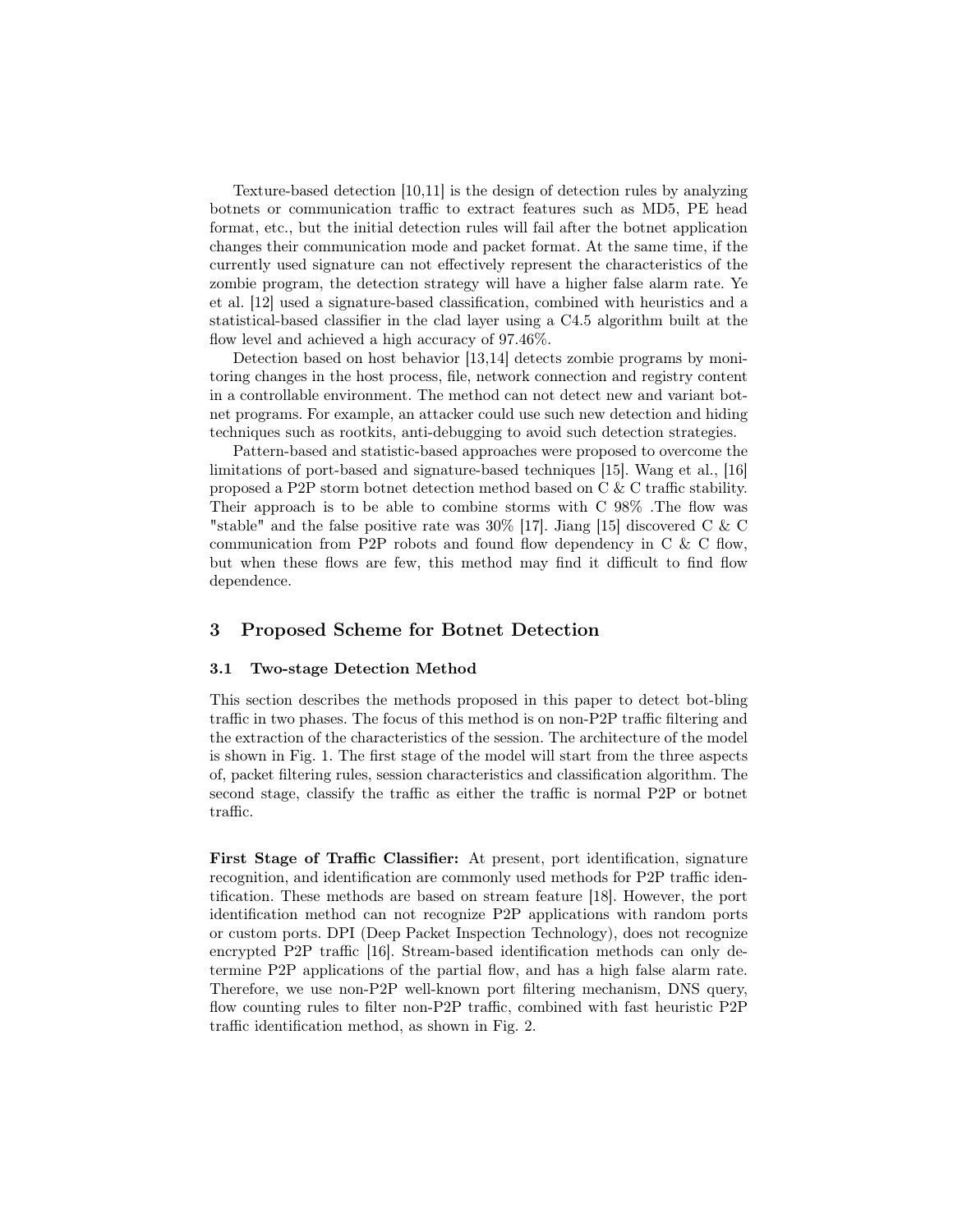

Fig. 1. Architecture of the proposed method

Port filtering is a packet-level filtering method, mainly filtering the commonly used non-P2P application traffic. DNS query is a stream-level filtering method, flow counting and port judgment is a session-level filtering method, the two rules are mainly filtered web pages and other non-P2P traffic. Among them, the portbased filtering method can identify some common non-P2P application traffic, such as SSH generally use port 22, Telnet (remote login) use port 23. Commonly used applications and their corresponding port numbers are shown in Table 1.

In general, P2P node communication does not require domain name resolution, but directly read the IPS list stored in the local configuration file to obtain IP. However, for non-P2P applications, DNS domain name resolution must be used to obtain IP. Therefore, one of the criteria for determining non-P2P network data flows such as Web and Mail etc., is resolved by domain name and may be the destination IP address in the network flow.

When a user sends a Web application service request normally, the Web application uses a multi-port, parallel-requested connection to an IP address on a page. As a result, multiple data streams appear in the same session. The P2P network node communicates each time using a pair of random source and destination ports. Therefore, we can use flow counting and port determination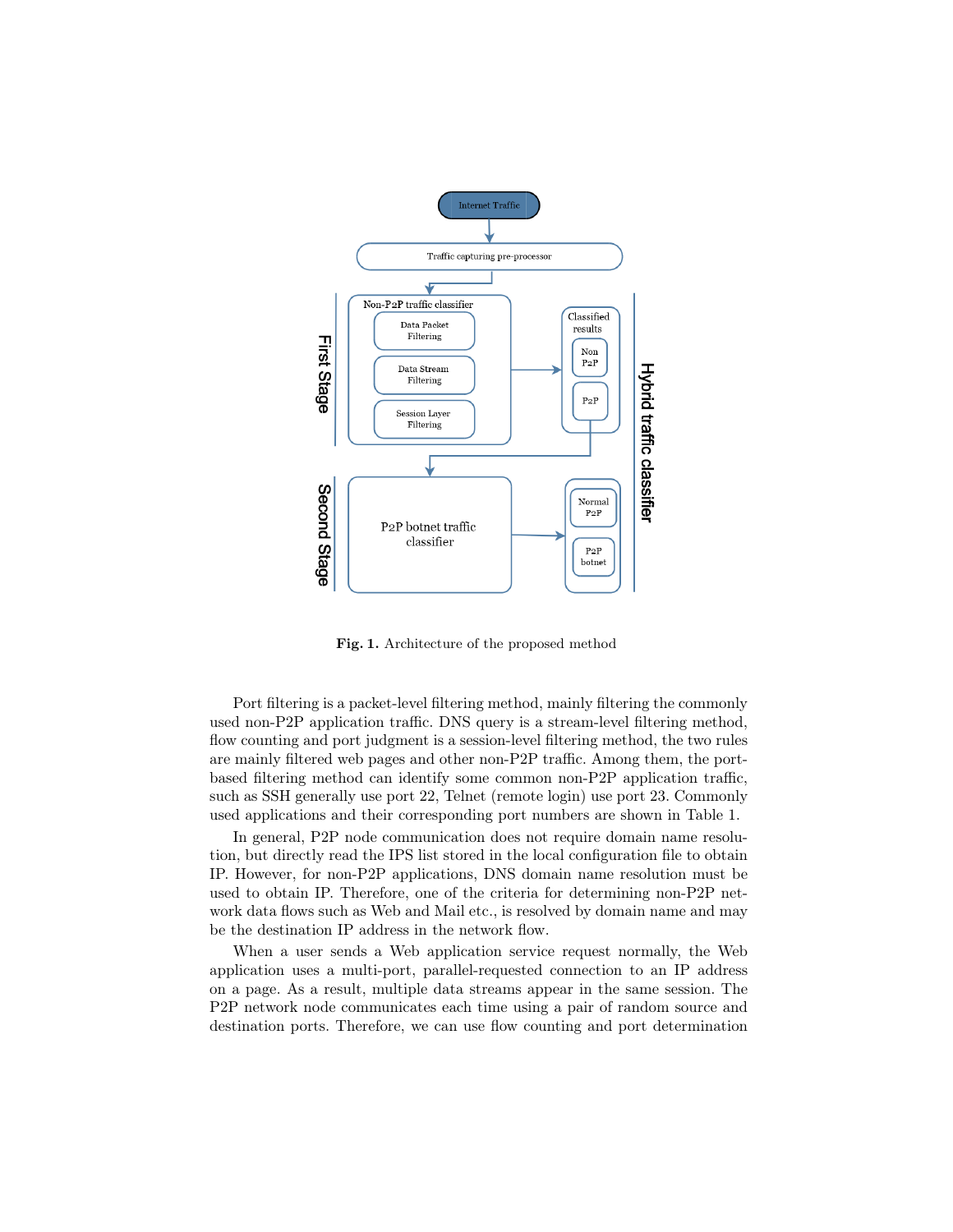

Fig. 2. First Stage Traffic Classifier

Table 1. Common applications and their corresponding ports

| Application    | Port Number                      |
|----------------|----------------------------------|
| SSH            | 22                               |
| TelNet         | 23                               |
| MAIL           | 25, 110, 143, 465, 220, 993, 995 |
| <b>NetBios</b> | 125, 137, 139, 445               |
| Remote         | 3389                             |
| <b>FTP</b>     | 20, 21                           |
| <b>NTP</b>     | 123                              |

to filter non-P2P traffic. If a session is using the TCP protocol and 80,8080 or 443 port, and the number of sessions in the flow exceeds the threshold, then the session can be considered a web page traffic session. Where the number of valid streams in a session is represented; the threshold is selected based on the number of streams that appear in the normal page access session. Using the capture tool to collect simple and relatively complex web page requests, the analysis results show that the simple web page is generally 3 to 4 connection requests, and the complexity of the page connection request is 5 to 8. Therefore, the threshold is set to 3 in this article.

Although this phase of the method can not accurately detect the identified P2P applications, but it can be in the real network environment to filter out the vast majority of non-P2P traffic and a small amount of secure P2P traffic.

## Second Stage of Traffic Classification:

(i) Feature Extraction: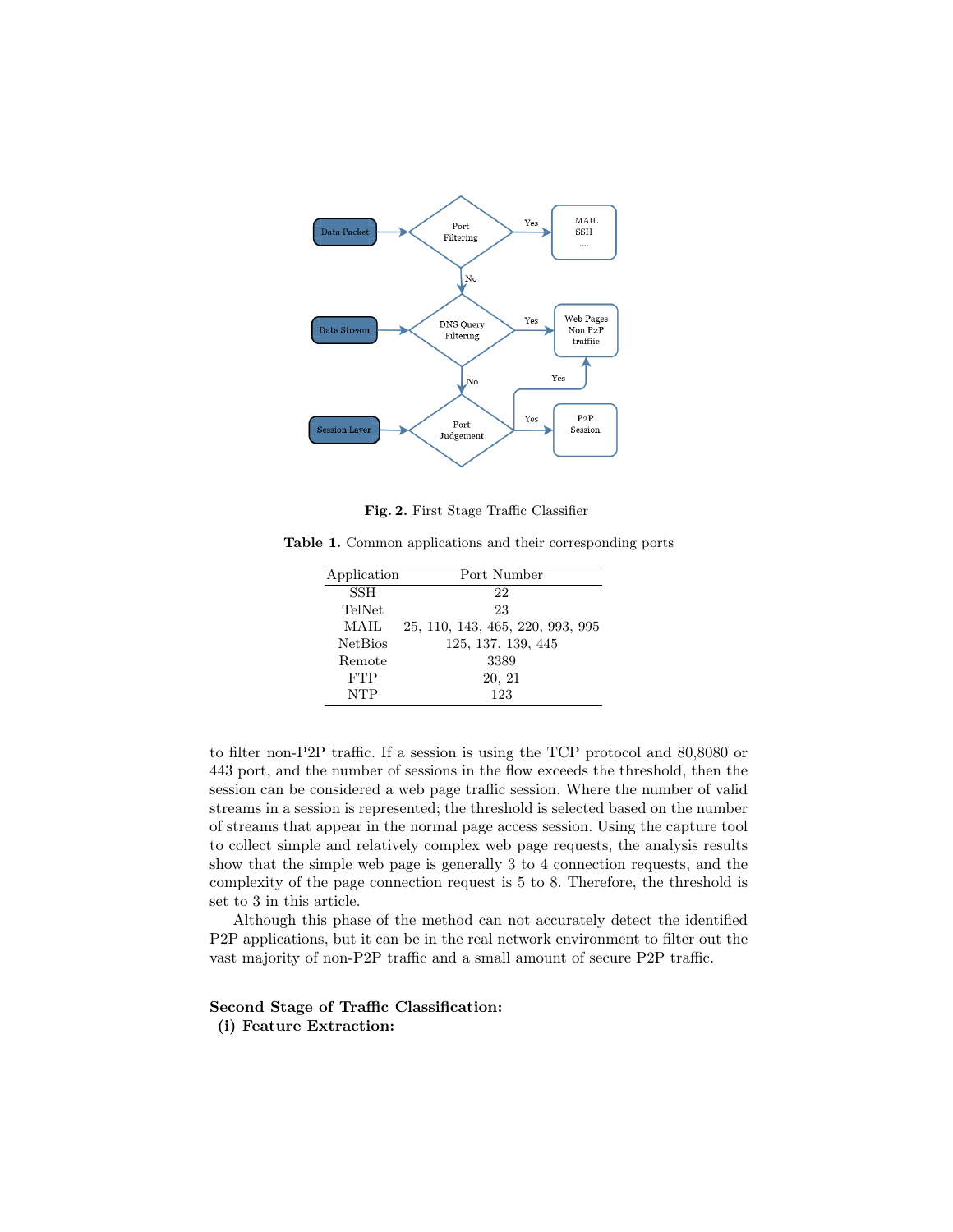

Fig. 3. Second Stage Traffic Classifier

Through the analysis of the data flow characteristics of P2P botnet, the traffic characteristics between the zombie hosts that join the same botnet are similar. Therefore, this paper uses the session-based strategy for feature extraction, that is, with the same destination address of the data flow in the same session, reducing the number of stream features and the number of data, thereby improving the detection efficiency.

#### (ii) Session Duration:

P2P zombie host and other zombie host communication process is automatically completed by the zombie program, the flow of the duration is generally short and very fixed. Therefore, you can extract the average, maximum, minimum, and standard deviation of the duration of the session, and the average interval of the upstream (downstream) stream packets in the session as a feature.

#### (iii) Distribution of The Flow in The Session:

In the process of communication between two nodes in the P2P botnet, the size and transmission quantity of the transmitted packets are relatively small, and the C & C communication flow generated by the zombie host in the same botnet has great similarity. This was observed in our simulations. Therefore, we can distinguish between normal P2P network traffic and P2P botnet traffic by using the distribution of traffic in the session. Fig. 3 describes the role of claffication in the second stage. The average of the maximum packet length of the upstream/downstream in the extraction session, the average of the average packet length, the average of the minimum packet length, the standard deviation of the average packet length, and the average of the number of valid packets, the standard deviation of the number of packets, the average number of bytes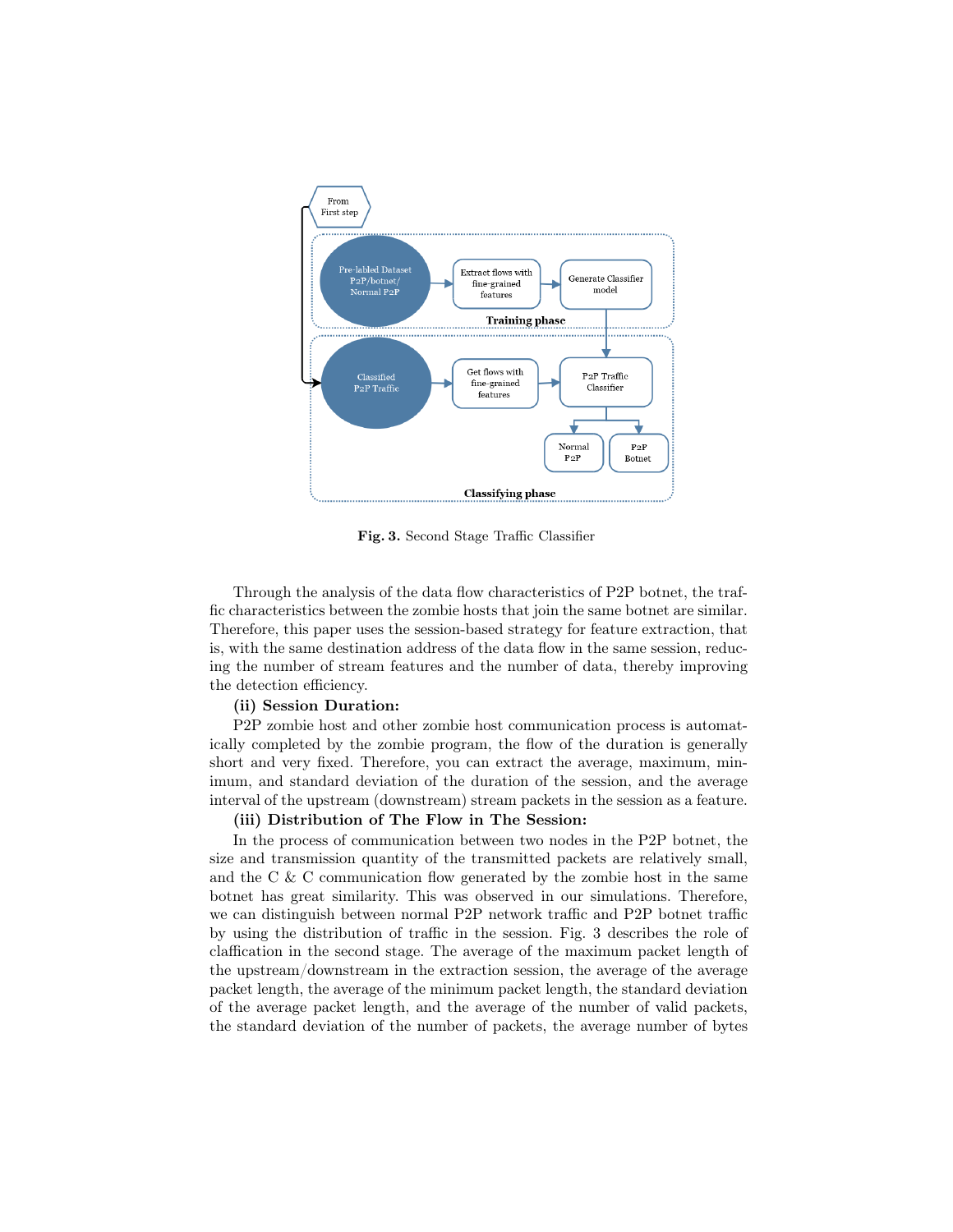transmitted, and the standard deviation of the number of bytes transmitted as a feature. The simulation is shown in Fig. 6, Fig. 7 and Fig. 8.

## 4 Experimental Results and Analysis

## 4.1 Evaluating Metrics

We assessed the execution of our methodologies utilizing 10-fold cross validation. The methodology of k-fold cross validation is shown in Fig. 4. The first example was arbitrarily apportioned into ten equivalent measured sub-tests. Nine sub-tests were utilized for training the model and the remaining one sub-test was held for the testing. The procedure was rehashed ten times, utilizing an alternate sub-sample for testing, every time. The outcomes were then found the average value for single and final result. All tests were utilized once for validation. Furthermore, we used wrapper method for feature selection. The mechanism of wrapper technique is shown in Fig. 5.



Fig. 4. K-Fold Cross Validation

Accuracy of Detection Model The percentage of correctly classified instances among the total number of instances.

False Alarm Rate FP False positive rate—the rate of P2P recognized incorrectly.

FN False negative rate—the rate of Normal P2P recognized incorrectly as botnets.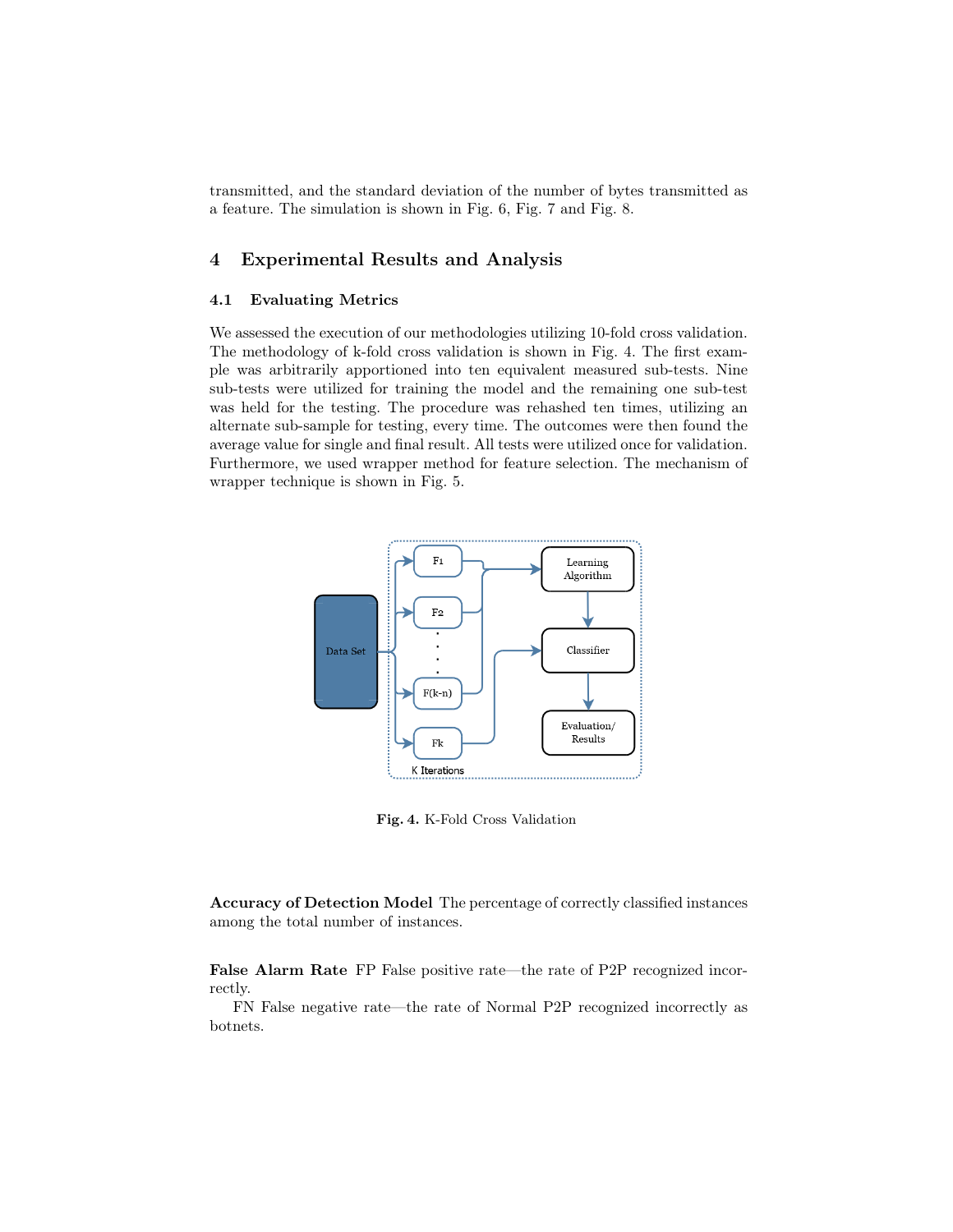

Fig. 5. Wraper Method for Features Selection

Recall rate is calculated by the following formula with given number of true positives and false negatives.

$$
TPR = \frac{TN}{TN + FP}
$$

The TPR is referred to "sensitivity" or the "true positive rate" sometimes. Precision is calculated by the following formula which is also known as "positive predictive rate":

$$
FPR = \frac{FN}{FN + TP}
$$

#### 4.2 Dataset and Experimental setup

To ensure the reliability and scalability of our proposed model, we trained our model with network flow data from a diverse variety of sources. The dataset includes different types of botnets tested in different kinds of environmental setup. We set a VMWare virtual environment in widows 10 and Linux operating systems. Nfdump was set up on the system to collect network data. Nfdump captures network flow and stores into nfcapd files. One instance of the the nfcapd file is associated with a flow data record over time. We used Wireshark in window environment to capture the network flow because Wireshark is an open source software which is available free of cost. The advantage of utilizing  $n$  fcapd in a linux domain is that it records countless highlights of the network traffic which turn out to be very favorable in further investigation. It likewise runs discreetly out of sight utilizing insignificant handling memory and power, thus an ideal decision as a tool to gather information. Description of the famous datasets which we used in our experiments are discussed below.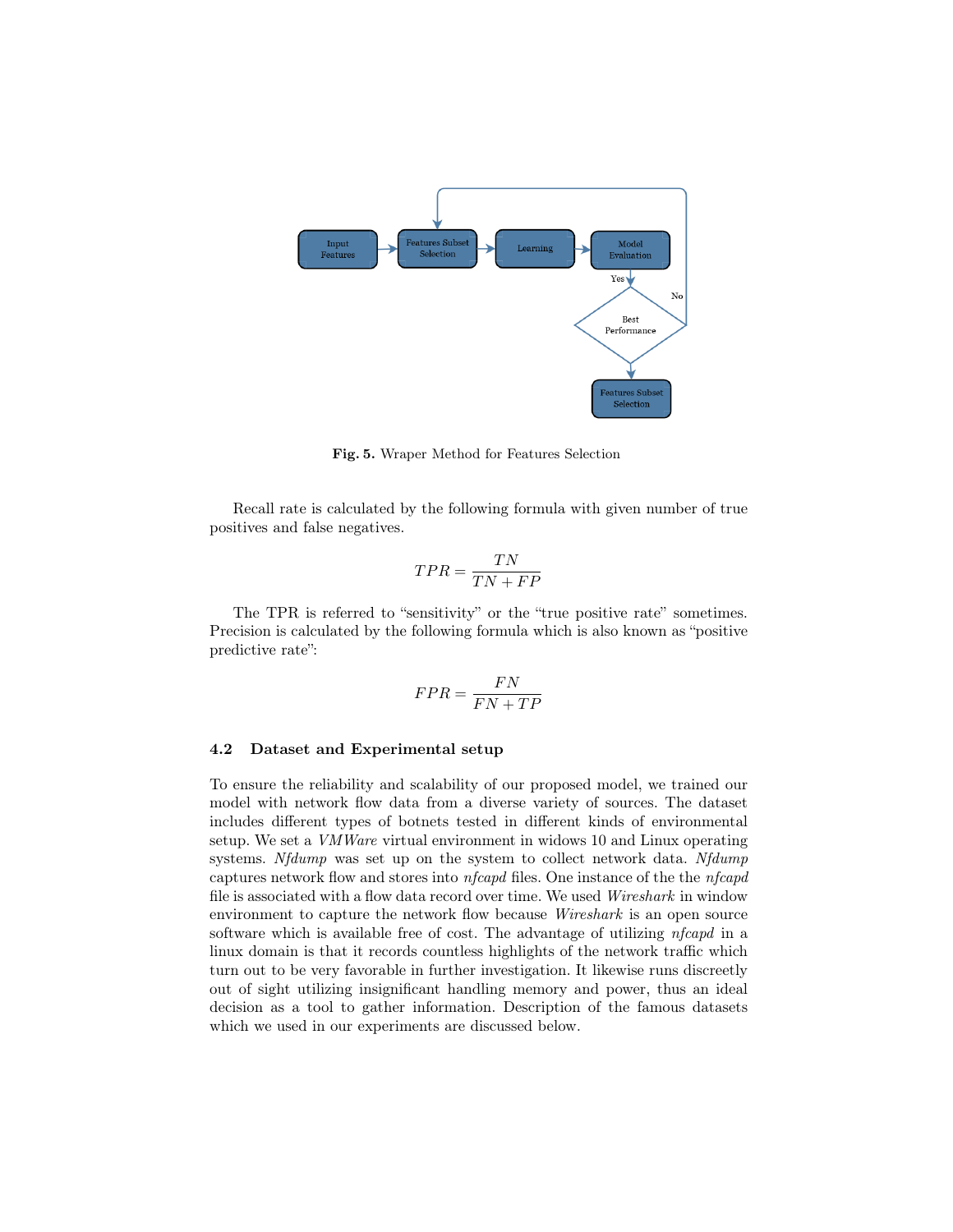CTU-13 Dataset [19]: We used the dataset of CTU-13 project to do experiments because it contains thirteen various captures of different botnet samples i.e., IRC, SPAM, CF (Click Fraud), DDoS, FF (FastFlux), PS (Port Scan), US (Compiled and Controlled by us), HTTP. The capture files are stored in the pcap form. The dataset of CTU-13 project is a labeled dataset with background traffic, botnet and normal. We have also downloaded non-malicious packets to combine with CTU-13 dataset. Fig. 6 shows the simulation of the running Wireshark environment. Fig. 7 and Fig. 8 are the simulations of Donbot botnets and Sogou botnets respectively.



Fig. 6. Wireshark Input Output Graph: VMware Network Adapter



Fig. 7. Wireshark Input Output Graph: Donbot Botnet Capture

#### 4.3 Classifier selection

So far, many supervised machine learning algorithms are used to classify data e.g. Khan et. al. [20,21] analysed ResNet and GoogleNet models for malware detection using image processing technique. Kumar et. al. [22] used CNN model for malicious code detection based on pattern recognition. In this paper, we have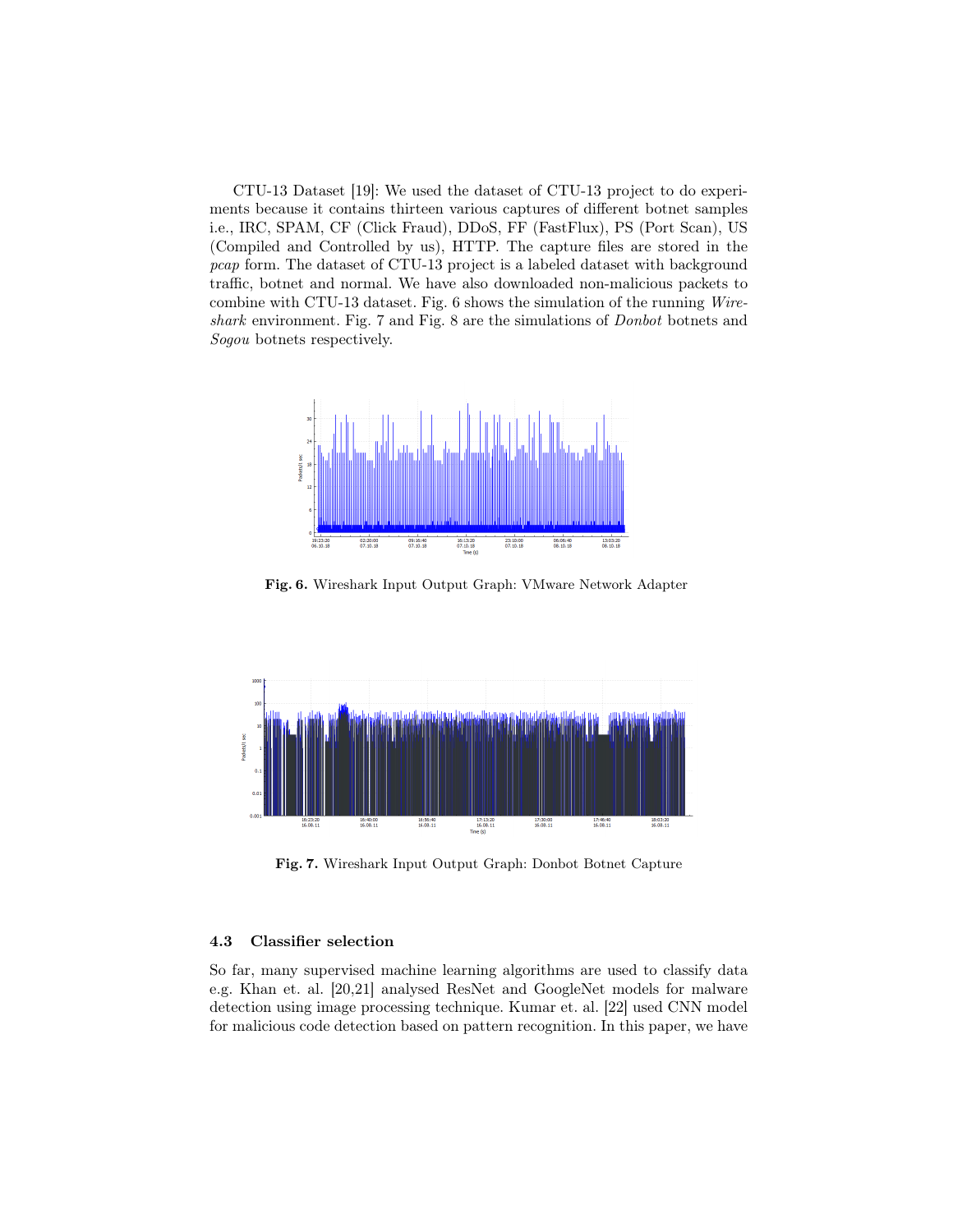

Fig. 8. Wireshark Input Output Graph: Sogou Botnet Capture

compared following classification algorithms to verify the detection rate of the proposed method;

1) Naive Bayes classification algorithm,

2) Decision Tree classification algorithm,

3) ANN

These algorithms are based on session characteristics to detect P2P botnet traffic, the Decision Tree algorithm shows a high accuracy. The Decision Tree algorithm uses the binary tree as a classification tree. The principle of each classification tree is recursively from top to bottom, and its training set is obtained by returning the original training data set. In order to minimize the occurrence of the fitting phenomenon, the Decision Tree uses the Bagging random sampling method to construct the classification tree. Therefore, this paper uses the Decision Tree classification algorithm for high-speed network environment P2P botnet traffic detection.

Using Naive Bayes classification algorithm and ANN, the detection rate was 75.5% and 93.8%, respectively, but the results of Decision Tree algorithm was noted as high as 94.4%. Therefore, Decision Tree algorithm for various types of P2P botnet traffic detection is more accurate than the other two classification algorithms. So the Decision Tree detection algorithm based on session feature has greatly improved the detection rate of P2P botnet.

## 5 Conclusion

In this paper, a hybrid technique for P2P botnet detection is proposed on the basis of session features. Firstly, non-P2P traffic was filtered from packet, stream and session level respectively. Then, P2P botnet classifiers were used to classify the Normal P2P communication and P2P botnet on the basis of session features. This study combines the advantages Detection Method Based on Flow Similarity. The validity of the proposed method is verified by using the open sourced published data set. It is noted from the experimental results, that two-stage technique can effectively detect P2P botnet traffic. We evaluated the model by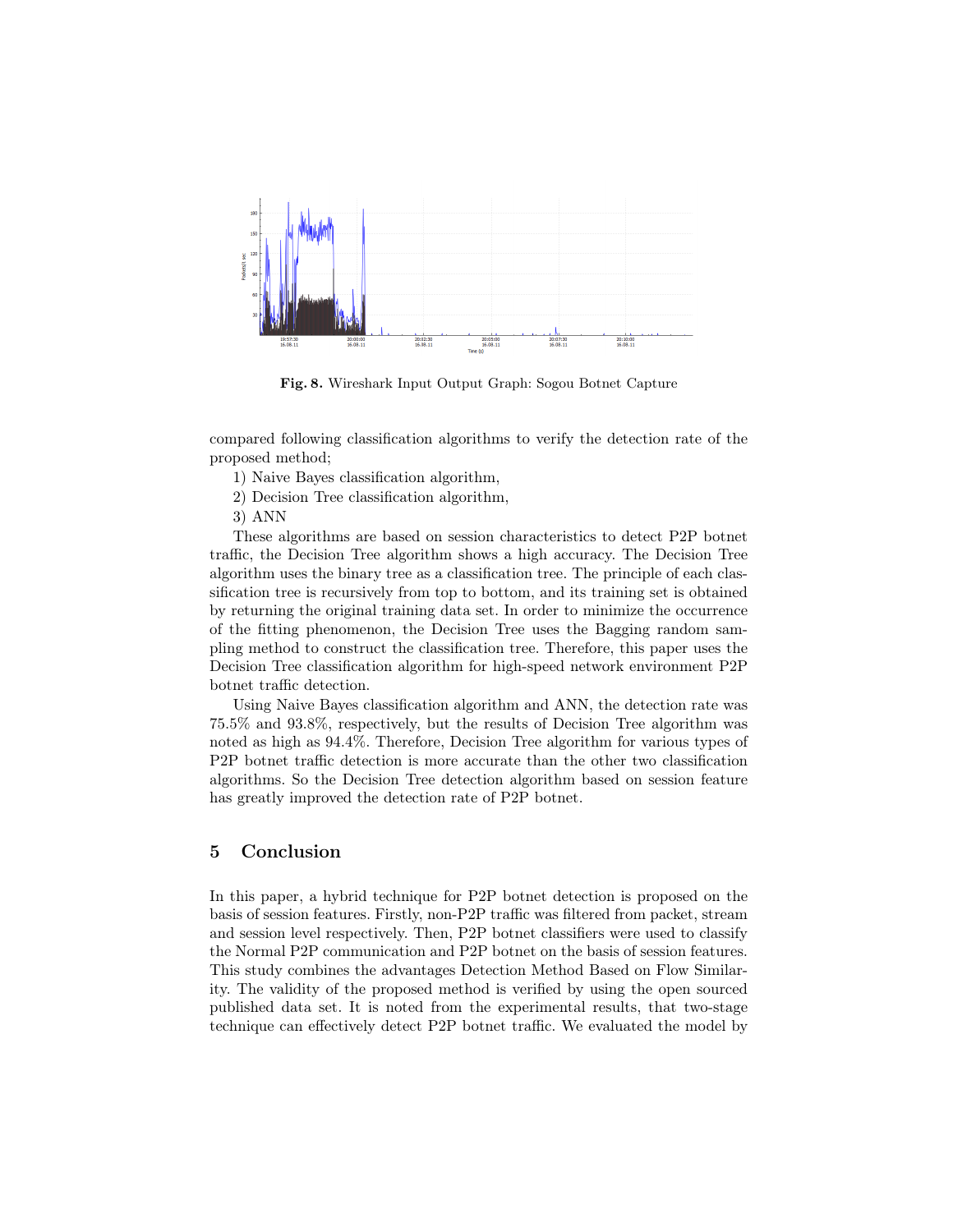

Fig. 9. Comparison of three machine learning classifiers on P2P botnet detection

comparing three different classifiers and noted that the Decision Tree classifier has a higher accuracy.

Aknowledgment: This research was supported by the National Natural Science Foundation of China under grant No. 61572115.

## References

- 1. Arushi Arora, Sumit Kumar Yadav, and Kavita Sharma, "Denial-of-service (dos) attack and botnet: Network analysis, research tactics, and mitigation", in Handbook of Research on Network Forensics and Analysis Techniques, pp. 117–141. IGI Global, 2018.
- 2. J Zhang, Y Xie, F Yu, D Soukal, and W Lee, "Intention and Origination: An Inside Look at Large-Scale Bot Queries.", Ndss, 2013.
- 3. Gregoire Jacob, Ralf Hund, Christopher Kruegel, and Thorsten Holz, "JACK-STRAWS: picking command and control connections from bot traffic", SEC'11 Proceedings of the 20th USENIX conference on Security, pp. 29–2, 2011.
- 4. Virpi Roto, Antti Oulasvirta, Tuulia Haikarainen, Jaana Kuorelahti, Harri Lehmuskallio, and Tuomo Nyyssönen, "You Are a Game Bot!: Uncovering Game Bots in MMORPGs via Self-similarity in the Wild", Ndss, , no. February, pp. 1–19, 2016.
- 5. Feilong Chen, Supranamaya Ranjan, and Pang-Ning Tan, "Detecting bots via incremental LS-SVM learning with dynamic feature adaptation", in Proceedings of the 17th ACM SIGKDD international conference on Knowledge discovery and data mining - KDD '11, 2011, p. 386.
- 6. Tammo Krueger, Hugo Gascon, Nicole Krämer, and Konrad Rieck, "Learning stateful models for network honeypots", in Proceedings of the 5th ACM workshop on Security and artificial intelligence - AISec '12, 2012, p. 37.